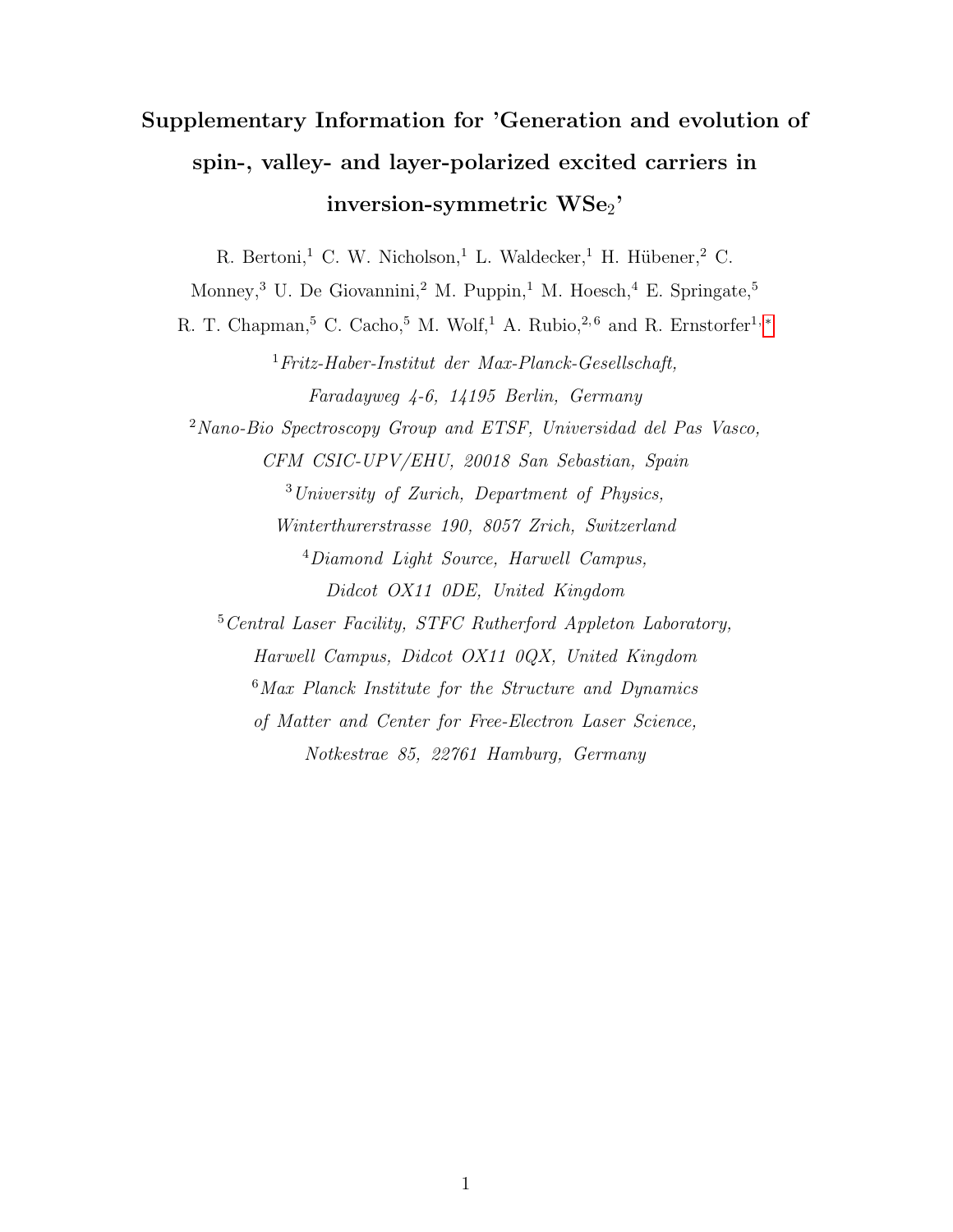## TR-ARPES

Time- and angle-resolved photoemission (trARPES) experiments were performed at the Materials Science end-station at Artemis (Central Laser Facility, UK), employing femto second pump pulses in the visible and probe pulses in the EUV spectral regions at a repetition rate of 1 kHz. An optical parametric amplifier converts the pump-pulses to a central wavelength of 1520 nm. These pulses are then frequency doubled in a BBO crystal to obtain pump pulses of 760 nm central frequency (1.63 eV), slightly above the direct bandgap of WSe<sub>2</sub>, located at the K-points. A motorized quarter-wave plate is used to change the polarization of the pump pulses. EUV photons are obtained by high harmonic generation of the fundamental laser pulses in a pulsed argon gas jet. A time-preserving monochromator was used to reduce the obtained spectral width to the 15th harmonic (23 eV photon energy). The energy of the probe photons allows simultaneous measurement of the electronic dynamics at the K  $(K')$  and  $\Sigma$  points of the Brillouin zone and ensures maximum sensitivity of the experiment to electrons emitted from the topmost layer. Measurements at the inequivalent K and K' points were performed consecutively after rotating the samples along the K-Γ-K' direction. The resulting angle of incidence of the pump and probe pulses on the sample were 15° for measurements at K' and 75° for measurements at K, respectively. The experiments were performed in ultra-high vacuum (UHV) at room temperature and 80 K (green triangles in Fig. 2b). Single crystals of WSe<sub>2</sub> were obtained from HQ Graphene (Netherlands) and cleaved in UHV prior to measurements. As the cleaving process leads to areas of different surface termination, the sample surface was scanned for maximum dichroic signal prior to the dichroism measurements.

## DFT CALCULATIONS

Band structure calculations of Fig. 1b, 1c and 3b were performed using the ABINIT package [\[1\]](#page-4-0) within the local spin density approximation [\[2\]](#page-4-1) and with optimized structural parameters for each geometry. We compare the electronic structure of a bilayer and a sixlayer slab and find that the projected electronic structures of the topmost layers for both systems agree well, in particular with respect to the positions of the K and  $\Sigma$  valleys of the conduction band (CB). For the surface projection, the Kohn-Sham spinor is projected onto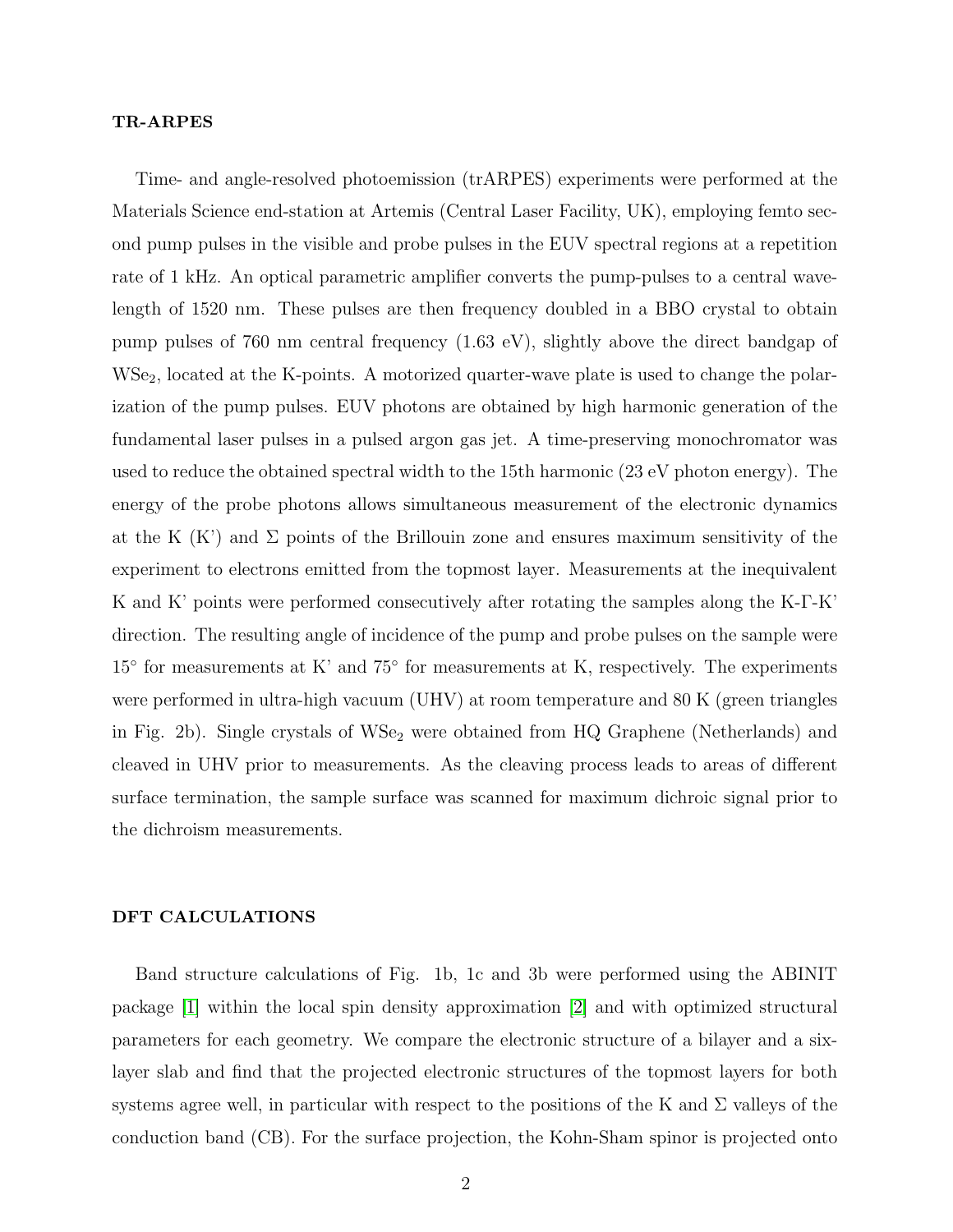

<span id="page-2-0"></span>FIG. SM1. Dispersion of valence and conduction band states of bulk  $WSe<sub>2</sub>$  in six equidistant planes parallel to the Γ-K-M plane with  $k_z$  ranging from 0 to  $\frac{\pi}{a}$ .

the atoms of the top-most layer. The spin polarization is computed by projecting the Kohn-Sham spinor onto the  $S_z$  spin operator. The CB states are shifted in energy by 250 meV to match the experimental data. The evolution of the electronic structure under pump conditions, Fig. 2c, is computed by propagating the Kohn-Sham equations within TDDFT as provided by the octopus package [\[3\]](#page-4-2). The frequency of the pump field was tuned to the gap of the Kohn-Sham states at K. The excited state population is obtained by comparing the time-evolved valence states to the unoccupied states of the ground state. Over time, a growing overlap of a valence state with an unoccupied ground state indicates that the state is assuming the character of an excited state and thus its square modulus is interpreted as the transfer of electronic population to the excited state. All calculations were performed using the HGH pseudopotentials [\[4\]](#page-4-3).

The dispersion of the bands in six equidistant planes parallel to the Γ-K-M plane with  $k_z$ ranging from 0 to  $\frac{\pi}{a}$  are shown in Fig. [SM1.](#page-2-0) It is clear from these plots that the  $k_z$  dispersion of the states in the  $\Sigma$  valleys is significantly larger than of the states in K valleys points, confirming the assignment of 3D and 2D character of the states in the respective valleys.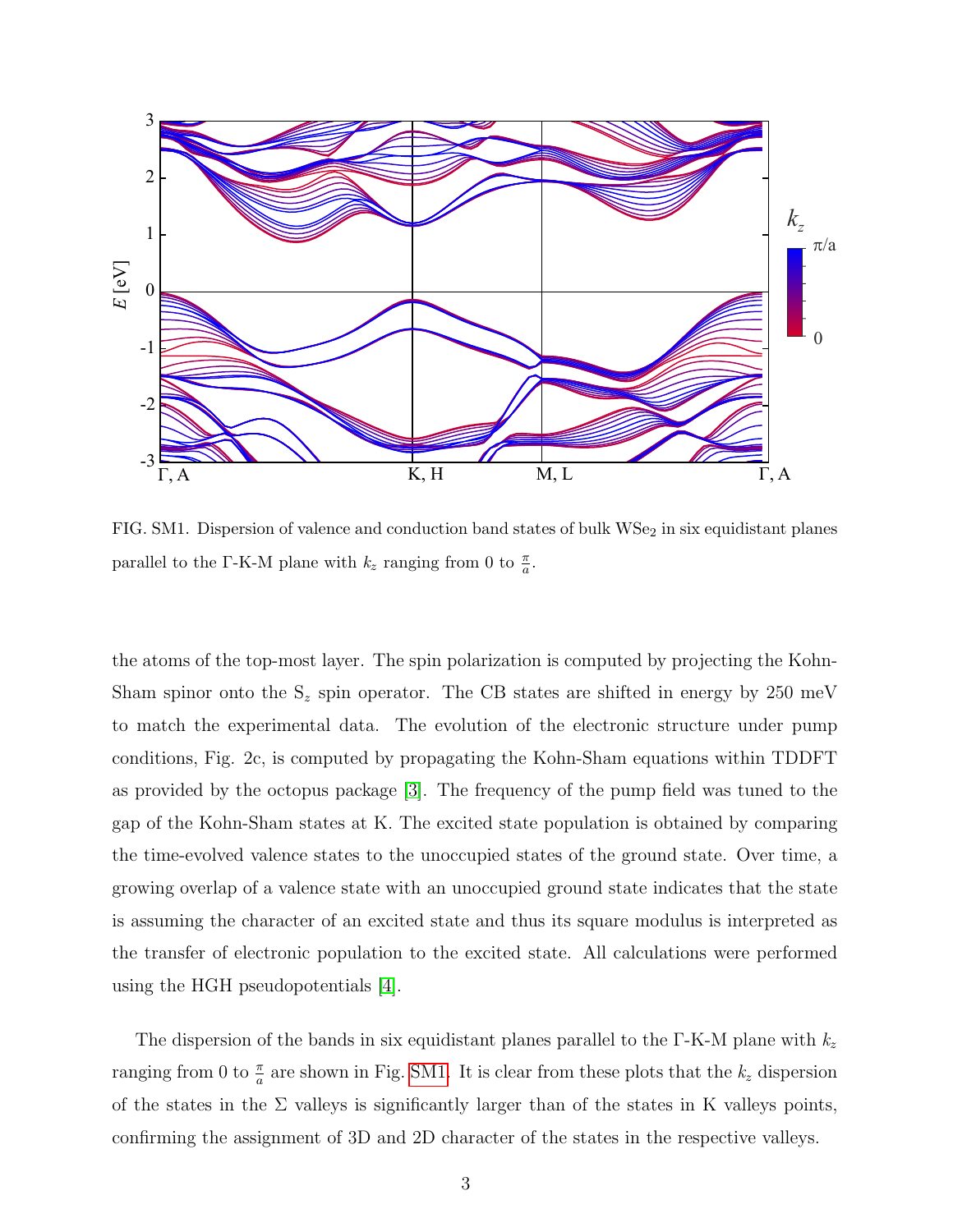## SCATTERING MODEL

The scattering of electrons was simulated by numerically solving a set of rate equations for the excited state populations  $P_i$ , with  $i = K, K', \Sigma$ . In the simulations, electronic population is created in the excited state at K, assuming a spin-selective excitation of contrast  $c=0.95$ for circularly polarized and  $c = 0.5$  for linearly polarized light. The excitation is taken to be proportional to the intensity of the laser pulse  $L(t)$ , the shape of which is modeled as a Gaussian function of FWHM 100 fs, close to the experimental conditions. Scattering is assumed to be mono-exponential with rates given as the inverse of the time constants  $b\tau_i$ . For comparison to the measured intensities  $I_i$ , weighting factors  $M_i$  are fitted as  $I_i = M_i \cdot P_i$ to account for differences of the photoemission matrix elements. Scattering is assumed to be symmetric between K and K', but asymmetric between  $K/K'$  and  $\Sigma$ , due to the energetic difference between the two valleys of around 250 meV, which is larger than the maximum phonon energy of around 35 meV [\[5\]](#page-4-4) and is modelled by the factor  $\alpha$ . The set of equations is

$$
\frac{\partial P_K}{\partial t} = -\frac{P_K - \alpha \cdot P_\Sigma}{\tau_{K\Sigma}} - \frac{P_K - P_{K'}}{\tau_{KK'}} + c \cdot L(t)
$$
(1a)

$$
\frac{\partial P_{K'}}{\partial t} = -\frac{P_{K'} - \alpha \cdot P_{\Sigma}}{\tau_{K\Sigma}} + \frac{P_K - P_{K'}}{\tau_{KK'}} + (1 - c) \cdot L(t)
$$
(1b)

$$
\frac{\partial P_{\Sigma}}{\partial t} = +\frac{P_K - \alpha \cdot P_{\Sigma}}{\tau_{K\Sigma}} + \frac{P_{K'} - \alpha \cdot P_{\Sigma}}{\tau_{K'\Sigma}} - \frac{P_{\Sigma}}{\tau_{\Sigma d}}.\tag{1c}
$$

Because of the three-dimensional character of states at the  $\Sigma$  valleys,  $\Sigma$  and  $\Sigma'$  are indistinguishable, such that we take  $\tau_{K\Sigma} = \tau_{K\Sigma'} = \tau_{K'\Sigma}$ . As electrons in the  $\Sigma$  valleys can scatter away from the surface into the bulk, they are not observed by the experiment, which is accounted for by scattering to unobservable states with time constant  $\tau_{\Sigma d}$ . The four independent parameters  $\tau_{K\Sigma}$ ,  $\tau_{KK'}$ ,  $\tau_{\Sigma d}$  and  $\alpha$  of the equations are optimized by a non-linear solver to best reproduce the set of six measured time-traces. Values of  $\tau_i$  given in the main text and  $\alpha = 0.06 \pm 0.03$  are averages from fitting several datasets, and the given errors are the standard deviation of these values.

<span id="page-3-0"></span><sup>∗</sup> [ernstorfer@fhi-berlin.mpg.de](mailto:ernstorfer@fhi-berlin.mpg.de)